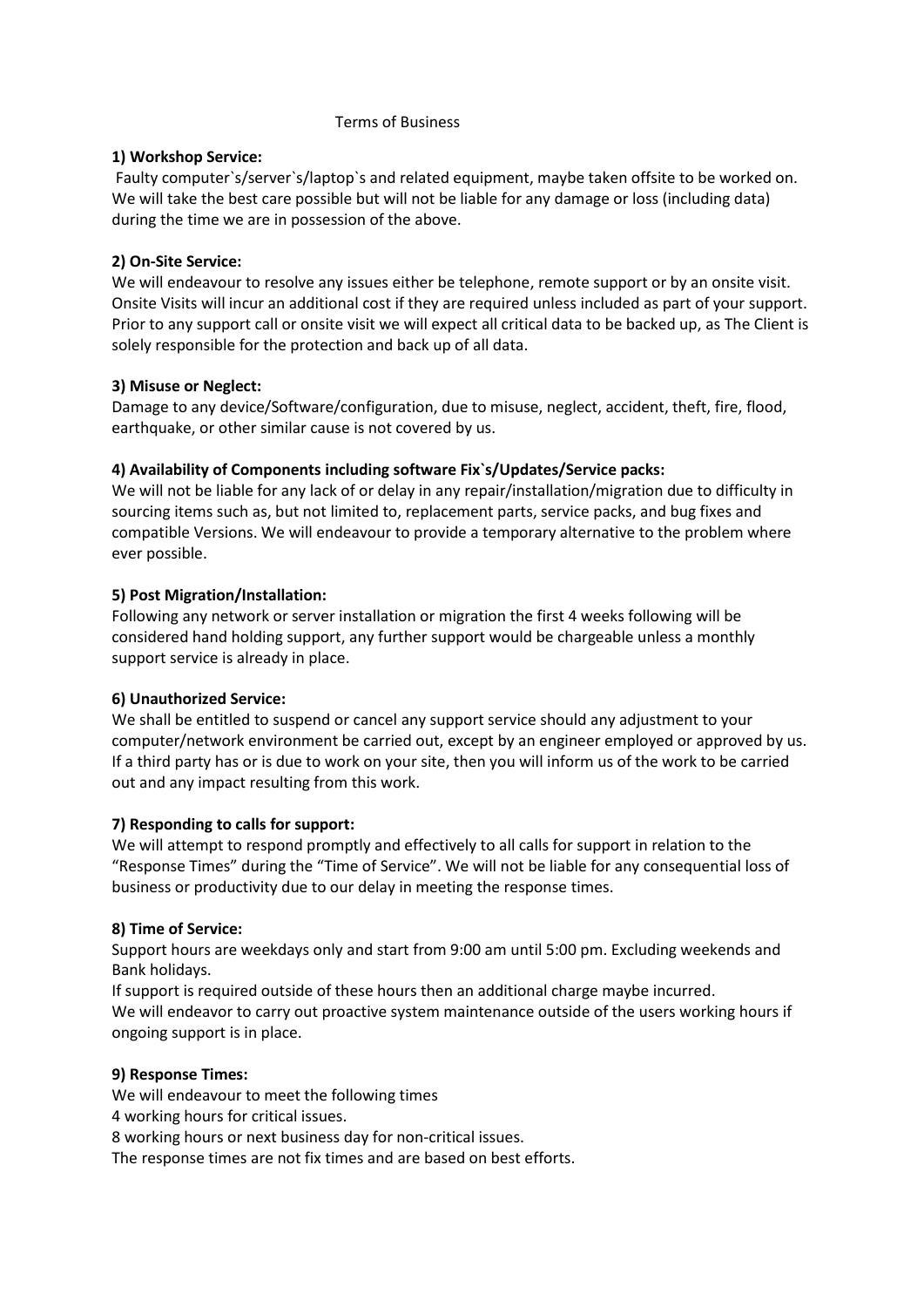## **10) Force Majeure and Communication Failure:**

We will provide you with various means to contact us for support. We will endeavour to ensure the means of communication are active and working, neither party will responsible for delay or nonperformance caused by conditions outside of reasonable control.

## **11) Sub-Contracting:**

You agree that we may sub-contract to any company/person at any time in order to provide support and services to you. If for any reason you are unhappy with the sub-contracting company/person you must let us know immediately. You agree that we may pass your contact details or network setup information to a direct third party in relation to a specific service you have requested or for the purpose of sub-contracting.

## **12) Third Party Software:**

Any third party or bespoke software present on your computer network should have support in place. We can work with third parties in order to help with any support or migration process of the software in question but this may incur an additional charge. You as a customer of the third party will be responsible for checking with the third party that any software to be installed or migrated is compatible with computers and servers, hardware and software which we may provide.

## **13) Termination of Service:**

If the support service is being paid monthly by you and for some reason the payments stop, the service will become suspended until payment is received. The "pay monthly" support service may be terminated be either party at any time giving 30 days` notice either in written form or by email.

### **14) Payment - Services and products:**

For the installation of new hardware and software products, 50% of any invoice presented is payable immediately with 30 days given for the remaining 50% outstanding. Any service provided maybe suspended and projects delayed if payment is not received. Any goods and services including, parts, media, data are owned by Midlands IT Support until they have been paid for. You will allow any goods/services to be removed by (Midlands IT Support) or a third party acting on behalf of (Midlands IT Support) if the invoice has not been paid.

### **15) Confidentiality:**

Both parties shall agree to hold confidential any information that becomes available to them during and after this agreement. This does not include any information known by either party before this agreement or any information that becomes public knowledge. Information will not be passed to any third parties without the consent of the other party unless required to do so by law. This does not include passing your contact details or network setup information to a direct third party for the purpose of sub-contracting or for a specific service you have requested. Any third party not directly employed by us will not be included in this agreement and a separate confidentiality agreement may be required as we cannot be held responsible for the actions of any person/s outside of our organisation.

### **16) Limitation of liability:**

In no event will (Midlands IT Support), employees, contractors, subcontractors, or any third party in relation to our services be liable for any claim, whether in contract, tort or any other theory of liability, to the maximum extent permitted by law for any indirect, special, consequential, or incidental damages to you or any third parties claiming through you for whatever reason and for